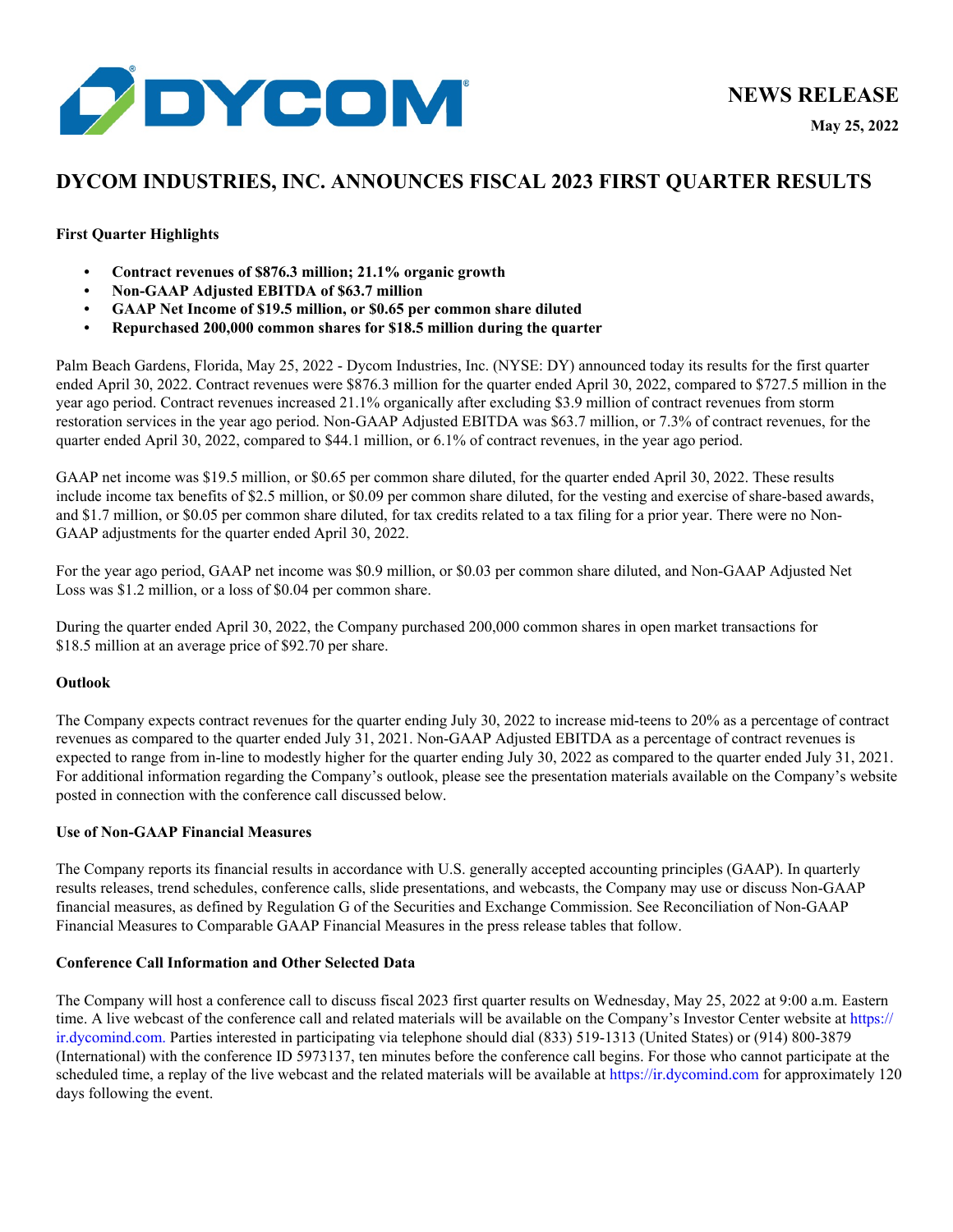

#### **About Dycom Industries, Inc.**

Dycom is a leading provider of specialty contracting services throughout the United States. These services include program management; planning; engineering and design; aerial, underground, and wireless construction; maintenance; and fulfillment services for telecommunications providers. Additionally, Dycom provides underground facility locating services for various utilities, including telecommunications providers, and other construction and maintenance services for electric and gas utilities.

#### **Forward Looking Information**

This press release contains forward-looking statements as contemplated by the 1995 Private Securities Litigation Reform Act. These statements include those related to the outlook for the quarter ending July 30, 2022 found under the "Outlook" section of this release. These statements are subject to change. Forward-looking statements are based on management's current expectations, estimates and projections. These statements are subject to risks and uncertainties that may cause actual results for completed periods and periods in the future to differ materially from the results projected or implied in any forward-looking statements contained in this press release. The most significant of these risks and uncertainties are described in the Company's Form 10-K, Form 10-Q, and Form 8-K reports (including all amendments to those reports) and include the duration and severity of a pandemic caused by COVID-19, our ability to comply with various COVID-19 legal and contractual requirements and the impacts that those requirements may have on our workforce and our ability to perform our work, vaccination rates in the areas where we operate, any worsening of the pandemic caused by increasing infection rates triggered by new variants, future economic conditions and trends including the potential impacts of an inflationary economic environment, customer capital budgets and spending priorities, the availability and cost of materials, equipment and labor necessary to perform our work, the adequacy of the Company's insurance and other reserves and allowances for doubtful accounts, whether the carrying value of the Company's assets may be impaired, the future impact of any acquisitions or dispositions, adjustments and cancellations of the Company's projects, the related impact to the Company's backlog from project cancellations, weather conditions, the anticipated outcome of other contingent events, including litigation, liquidity and other financial needs, the availability of financing, the Company's ability to generate sufficient cash to service its indebtedness, restrictions imposed by the Company's credit agreement, and the other risks and uncertainties detailed from time to time in the Company's filings with the Securities and Exchange Commission. The Company does not undertake any obligation to update forward-looking statements.

#### **For more information, contact:**

Callie Tomasso, Investor Relations Email: investorrelations@dycomind.com Phone: (561) 627-7171

---Tables Follow---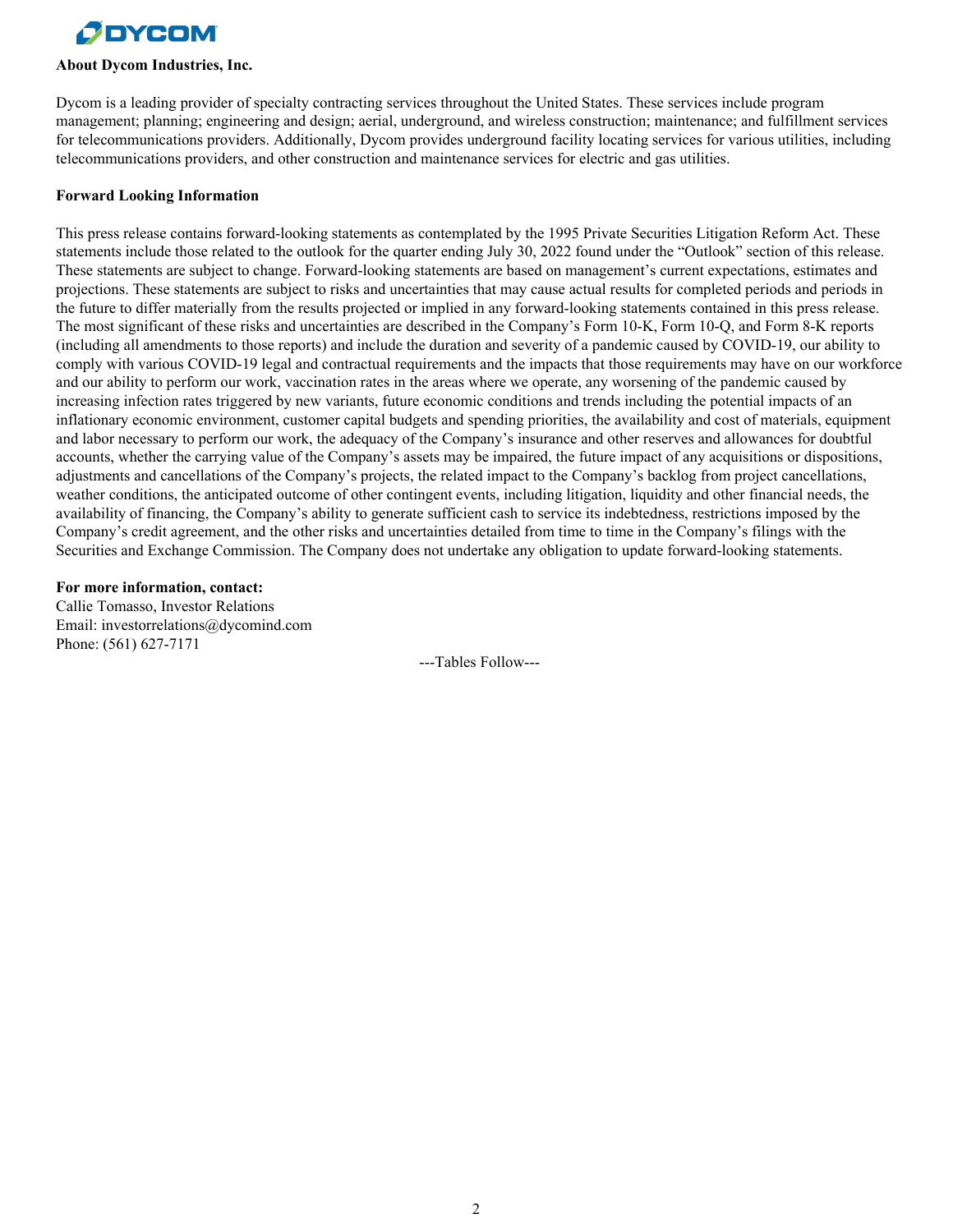

# **DYCOM INDUSTRIES, INC. AND SUBSIDIARIES CONDENSED CONSOLIDATED BALANCE SHEETS (Dollars in thousands) Unaudited**

|                                                              | April 30, 2022            |           | <b>January 29, 2022</b>   |           |
|--------------------------------------------------------------|---------------------------|-----------|---------------------------|-----------|
| <b>ASSETS</b>                                                |                           |           |                           |           |
| Current assets:                                              |                           |           |                           |           |
| Cash and equivalents                                         | $\mathbb{S}$              | 185,568   | $\boldsymbol{\mathsf{S}}$ | 310,757   |
| Accounts receivable, net                                     |                           | 994,951   |                           | 895,898   |
| Contract assets                                              |                           | 33,646    |                           | 24,539    |
| Inventories                                                  |                           | 94,067    |                           | 81,291    |
| Income tax receivable                                        |                           | 14,537    |                           | 12,729    |
| Other current assets                                         |                           | 47,182    |                           | 30,876    |
| Total current assets                                         |                           | 1,369,951 |                           | 1,356,090 |
|                                                              |                           |           |                           |           |
| Property and equipment, net                                  |                           | 299,005   |                           | 294,798   |
| Operating lease right-of-use assets                          |                           | 62,127    |                           | 61,101    |
| Goodwill and other intangible assets, net                    |                           | 370,387   |                           | 374,317   |
| Other assets                                                 |                           | 30,642    |                           | 31,918    |
| Total assets                                                 | $\boldsymbol{\mathsf{S}}$ | 2,132,112 | $\mathbb{S}$              | 2,118,224 |
| LIABILITIES AND STOCKHOLDERS' EQUITY<br>Current liabilities: |                           |           |                           |           |
| Accounts payable                                             | $\mathcal{S}$             | 176,447   | $\mathbf{s}$              | 155,896   |
| Current portion of debt                                      |                           | 17,500    |                           | 17,500    |
| <b>Contract liabilities</b>                                  |                           | 16,024    |                           | 18,512    |
| Accrued insurance claims                                     |                           | 38,967    |                           | 36,805    |
| Operating lease liabilities                                  |                           | 24,536    |                           | 24,641    |
| Income taxes payable                                         |                           |           |                           | 233       |
| Other accrued liabilities                                    |                           | 122,207   |                           | 128,209   |
| Total current liabilities                                    |                           | 395,681   |                           | 381,796   |
| Long-term debt                                               |                           | 819,311   |                           | 823,251   |
| Accrued insurance claims - non-current                       |                           | 48,559    |                           | 48,238    |
| Operating lease liabilities - non-current                    |                           | 37,486    |                           | 36,519    |
| Deferred tax liabilities, net - non-current                  |                           | 57,794    |                           | 55,674    |
| Other liabilities                                            |                           | 14,943    |                           | 14,202    |
| <b>Total liabilities</b>                                     |                           | 1,373,774 |                           | 1,359,680 |
|                                                              |                           |           |                           |           |
| Total stockholders' equity                                   |                           | 758,338   |                           | 758,544   |
| Total liabilities and stockholders' equity                   | <sup>\$</sup>             | 2,132,112 | $\boldsymbol{\mathsf{S}}$ | 2,118,224 |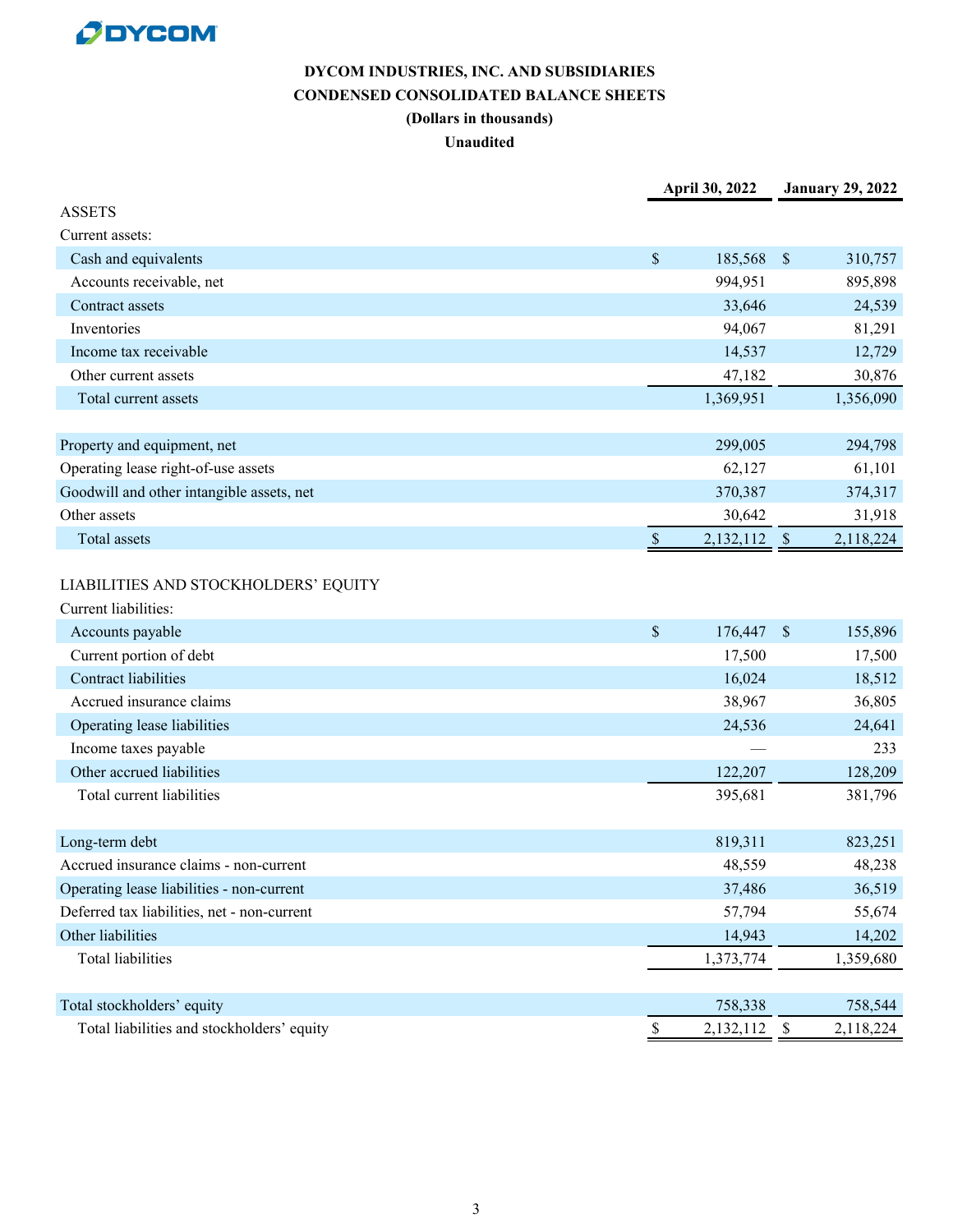

# **DYCOM INDUSTRIES, INC. AND SUBSIDIARIES CONDENSED CONSOLIDATED STATEMENTS OF OPERATIONS (Dollars in thousands, except share amounts)**

## **Unaudited**

|                                                                   |               | Quarter<br><b>Ended</b><br>April 30, 2022 |               | Quarter<br><b>Ended</b> |  |
|-------------------------------------------------------------------|---------------|-------------------------------------------|---------------|-------------------------|--|
|                                                                   |               |                                           |               |                         |  |
|                                                                   |               |                                           |               | May 1, 2021             |  |
| Contract revenues                                                 | $\mathsf{\$}$ | 876,300                                   | $\sqrt{\ }$   | 727,497                 |  |
|                                                                   |               |                                           |               |                         |  |
| Costs of earned revenues, excluding depreciation and amortization |               | 745,730                                   |               | 620,011                 |  |
| General and administrative <sup>1</sup>                           |               | 69,380                                    |               | 67,011                  |  |
| Depreciation and amortization                                     |               | 36,637                                    |               | 39,079                  |  |
| Total                                                             |               | 851,747                                   |               | 726,101                 |  |
| Interest expense, net <sup>2</sup>                                |               | (9,118)                                   |               | (5,877)                 |  |
| Loss on debt extinguishment <sup>3</sup>                          |               |                                           |               | (62)                    |  |
| Other income, net                                                 |               | 4,795                                     |               | 2,717                   |  |
| Income (loss) before income taxes                                 |               | 20,230                                    |               | (1,826)                 |  |
| Provision (benefit) for income taxes <sup>4</sup>                 |               | 694                                       |               | (2, 724)                |  |
| Net income                                                        | $\mathbb{S}$  | 19,536                                    | $\mathcal{S}$ | 898                     |  |
| Earnings per common share:                                        |               |                                           |               |                         |  |
| Basic earnings per common share                                   | <sup>S</sup>  | 0.66                                      | $\mathcal{S}$ | 0.03                    |  |
| Diluted earnings per common share                                 | <sup>\$</sup> | 0.65                                      | $\mathcal{S}$ | 0.03                    |  |
| Shares used in computing earnings per common share:               |               |                                           |               |                         |  |
| <b>Basic</b>                                                      |               | 29,638,833                                |               | 30,675,625              |  |
|                                                                   |               |                                           |               |                         |  |
| Diluted                                                           |               | 30,119,561                                |               | 31,299,469              |  |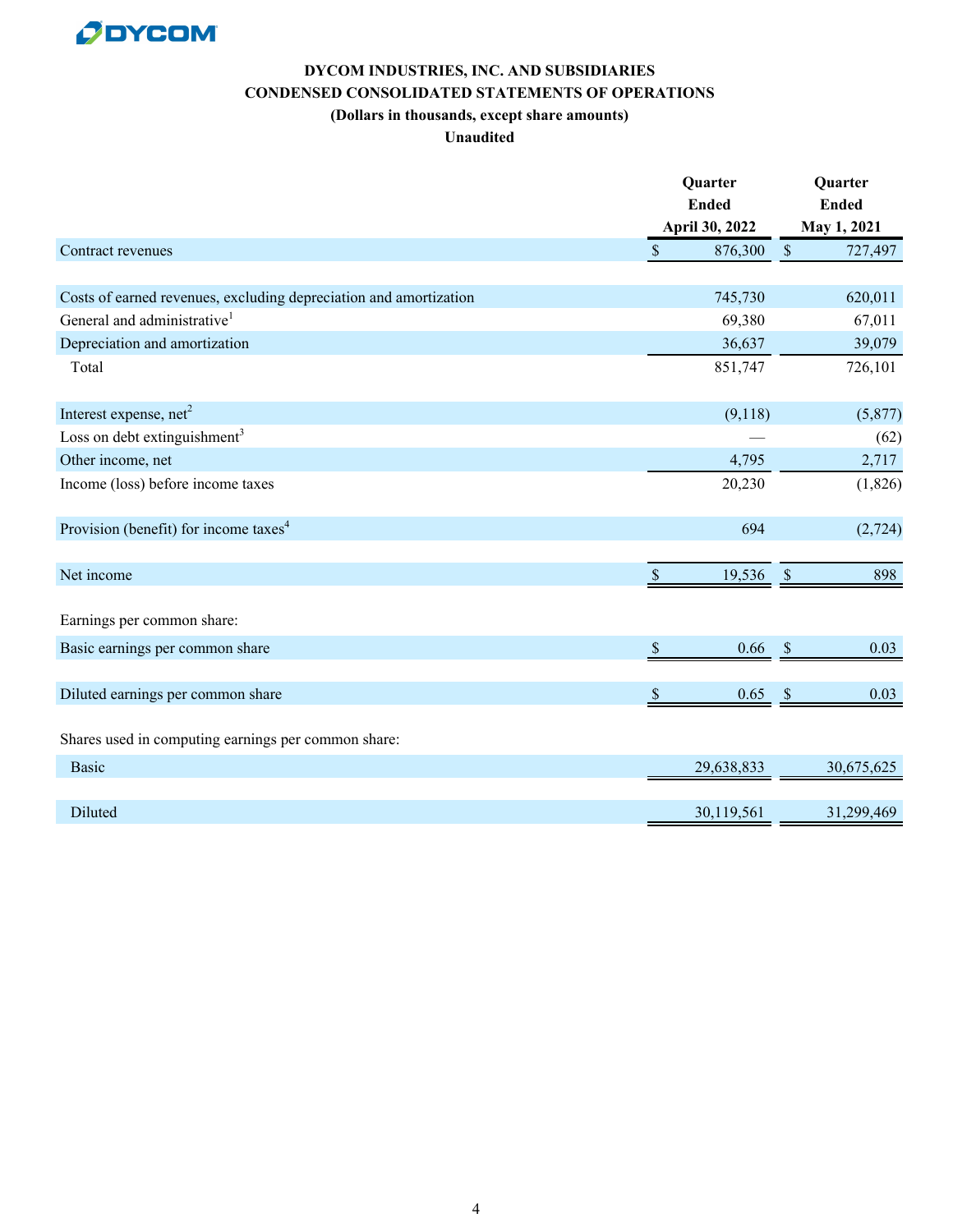

## **DYCOM INDUSTRIES, INC. AND SUBSIDIARIES RECONCILIATION OF NON-GAAP FINANCIAL MEASURES TO COMPARABLE GAAP FINANCIAL MEASURES (Dollars in thousands) Unaudited**

## **CONTRACT REVENUES, NON-GAAP ORGANIC CONTRACT REVENUES, AND GROWTH %'s**

|                              | Contract<br><b>Revenues</b> -<br><b>GAAP</b> | Revenues<br>from storm<br>restoration<br>services | <b>Non-GAAP</b><br>- Organic<br>Contract<br>Revenues |         | GAAP-<br>Organic<br>Growth % | <b>Non-GAAP</b><br>- Organic<br>Growth % |  |
|------------------------------|----------------------------------------------|---------------------------------------------------|------------------------------------------------------|---------|------------------------------|------------------------------------------|--|
| Quarter Ended April 30, 2022 | 876.300 \$                                   | $-$ \$                                            |                                                      | 876.300 | $20.5 \%$                    | 21.1%                                    |  |
| Quarter Ended May 1, 2021    | 727,497                                      | $(3,869)$ \$                                      |                                                      | 723,628 |                              |                                          |  |

## **NET INCOME AND NON-GAAP ADJUSTED EBITDA**

|                                                                         |    | Quarter<br>Ended<br>April 30, 2022 |               | Quarter<br>Ended<br>May 1, 2021 |  |
|-------------------------------------------------------------------------|----|------------------------------------|---------------|---------------------------------|--|
|                                                                         |    |                                    |               |                                 |  |
| Reconciliation of net income to Non-GAAP Adjusted EBITDA:               |    |                                    |               |                                 |  |
| Net income                                                              | \$ | 19,536                             | <sup>\$</sup> | 898                             |  |
| Interest expense, net                                                   |    | 9,118                              |               | 5,877                           |  |
| Provision (benefit) for income taxes                                    |    | 694                                |               | (2,724)                         |  |
| Depreciation and amortization                                           |    | 36,637                             |               | 39,079                          |  |
| Earnings Before Interest, Taxes, Depreciation & Amortization ("EBITDA") |    | 65,985                             |               | 43,130                          |  |
| Gain on sale of fixed assets                                            |    | (5,389)                            |               | (2,852)                         |  |
| Stock-based compensation expense                                        |    | 3,128                              |               | 3,740                           |  |
| Loss on debt extinguishment <sup>3</sup>                                |    |                                    |               | 62                              |  |
| Non-GAAP Adjusted EBITDA                                                |    | 63,724                             |               | 44,080                          |  |
| Non-GAAP Adjusted EBITDA % of contract revenues                         |    | $7.3\%$                            |               | 6.1 $%$                         |  |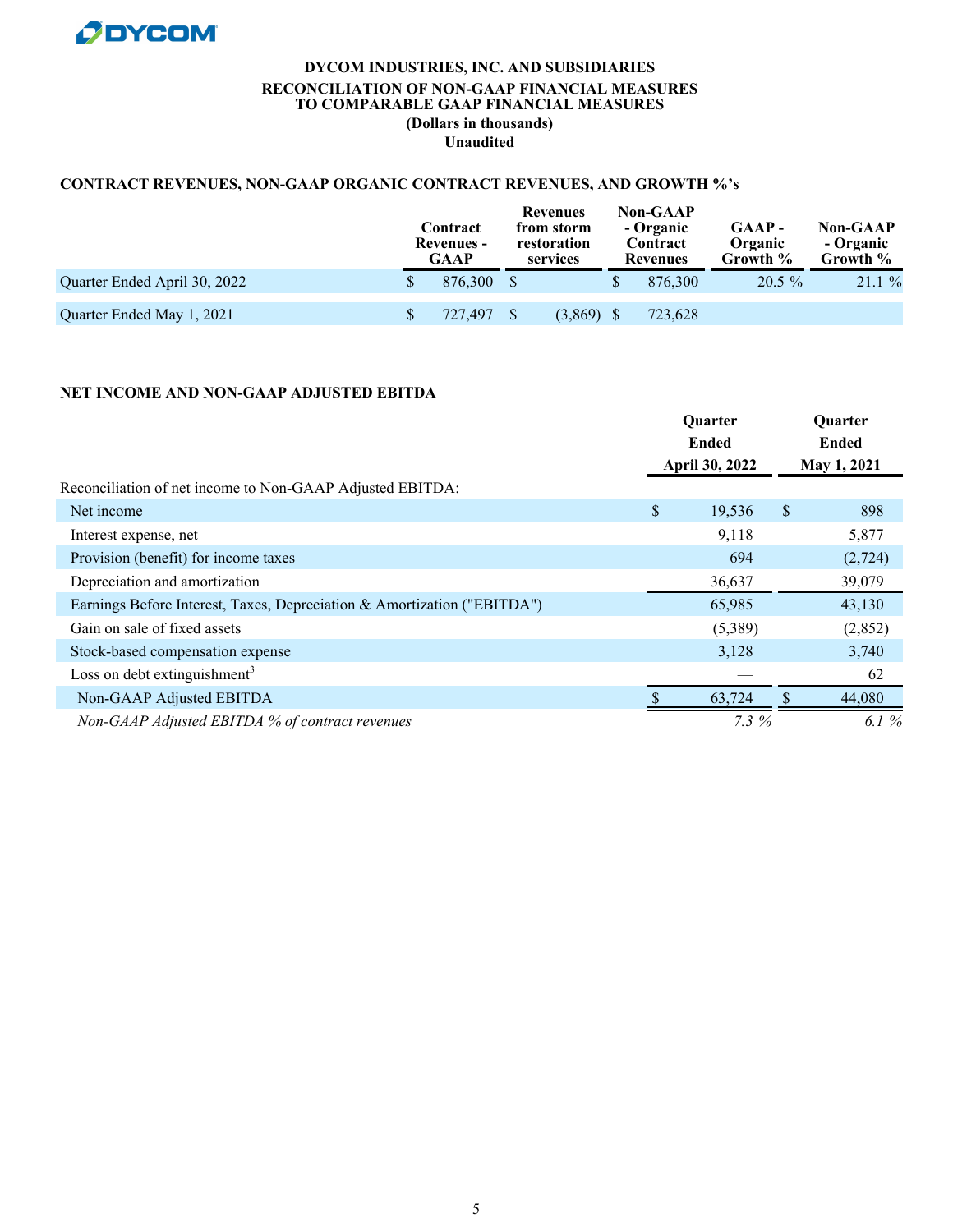

# **DYCOM INDUSTRIES, INC. AND SUBSIDIARIES RECONCILIATION OF NON-GAAP FINANCIAL MEASURES TO COMPARABLE GAAP FINANCIAL MEASURES (CONTINUED)**

**(Dollars in thousands, except share amounts)**

**Unaudited**

#### **NET INCOME, NON-GAAP ADJUSTED NET LOSS, DILUTED EARNINGS PER COMMON SHARE, NON-GAAP ADJUSTED LOSS PER COMMON SHARE, AND NON-GAAP ADJUSTED DILUTED SHARES**

*In fiscal 2022, the Company excluded certain tax impacts from the vesting and exercise of share-based awards when calculating Non-GAAP Adjusted Net Income (Loss). For comparability to other companies in the industry, the Company no longer excludes these tax impacts from its Non-GAAP measures beginning with the results for the first quarter of fiscal 2023. As there are no Non-GAAP adjustments for the first quarter of fiscal 2023, Non-GAAP Adjusted Net Income (Loss) for the quarter ended April 30, 2022 equals GAAP net income (loss).*

|                                                                                                 | <b>Quarter</b><br><b>Ended</b><br>May 1, 2021 |            |
|-------------------------------------------------------------------------------------------------|-----------------------------------------------|------------|
|                                                                                                 |                                               |            |
| Reconciliation of net income to Non-GAAP Adjusted Net Loss:                                     |                                               |            |
| Net income                                                                                      | <sup>\$</sup>                                 | 898        |
| Pre-Tax Adjustments:                                                                            |                                               |            |
| Non-cash amortization of debt discount on 2021 Convertible Notes                                |                                               | 663        |
| Loss on debt extinguishment <sup>3</sup>                                                        |                                               | 62         |
| Tax Adjustments:                                                                                |                                               |            |
| Tax impact for the vesting and exercise of share-based awards <sup>5</sup>                      |                                               | (2,633)    |
| Tax impact of pre-tax adjustments                                                               |                                               | (196)      |
| Total adjustments, net of tax                                                                   |                                               | (2,104)    |
| Non-GAAP Adjusted Net Loss                                                                      |                                               | (1,206)    |
| Reconciliation of diluted earnings per common share to Non-GAAP Adjusted Loss per Common Share: |                                               |            |
| GAAP diluted earnings per common share                                                          | $\mathsf{\$}$                                 | 0.03       |
| Adjustment for the vesting and exercise of share-based awards <sup>5</sup>                      |                                               | (0.09)     |
| Total other adjustments, net of tax                                                             |                                               | 0.02       |
| Non-GAAP Adjusted Loss per Common Share                                                         |                                               | (0.04)     |
| Shares used in computing Non-GAAP Adjusted Loss per Common Share:                               |                                               |            |
| <b>GAAP Diluted Shares</b>                                                                      |                                               | 31,299,469 |
| Adjustment for dilutive common stock equivalents <sup>6</sup>                                   |                                               | (623, 844) |
| Shares used in computing Non-GAAP Adjusted Loss per Common Share                                |                                               | 30,675,625 |
|                                                                                                 |                                               |            |

*Amounts in table above may not add due to rounding.*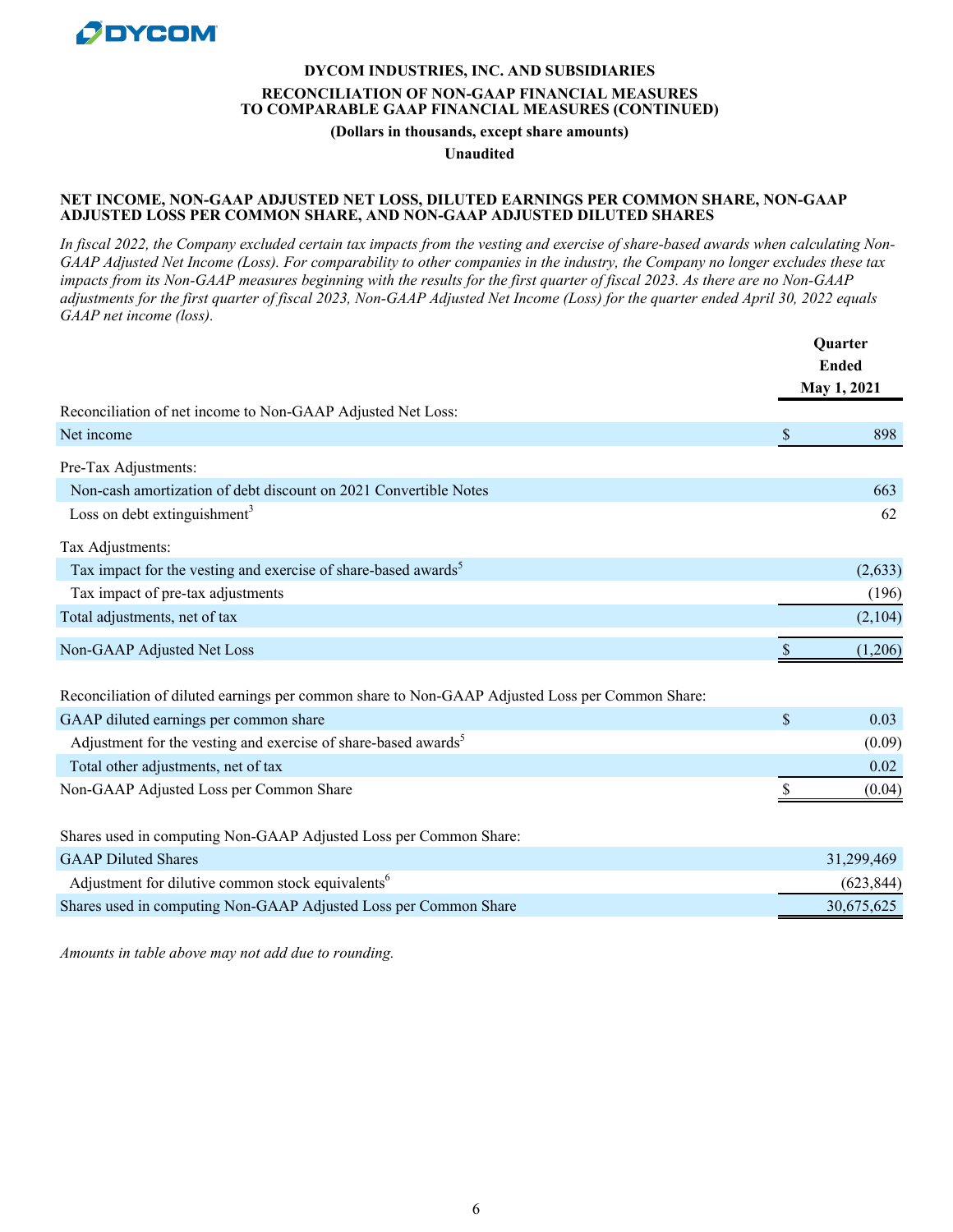# **PIDYCOM**

# **DYCOM INDUSTRIES, INC. AND SUBSIDIARIES RECONCILIATION OF NON-GAAP FINANCIAL MEASURES TO COMPARABLE GAAP FINANCIAL MEASURES (CONTINUED)**

#### **Explanation of Non-GAAP Financial Measures**

The Company reports its financial results in accordance with U.S. generally accepted accounting principles (GAAP). In the Company's quarterly results releases, trend schedules, conference calls, slide presentations, and webcasts, it may use or discuss Non-GAAP financial measures, as defined by Regulation G of the Securities and Exchange Commission. The Company believes that the presentation of certain Non-GAAP financial measures in these materials provides information that is useful to investors because it allows for a more direct comparison of the Company's performance for the period reported with the Company's performance in prior periods. The Company cautions that Non-GAAP financial measures should be considered in addition to, but not as a substitute for, the Company's reported GAAP results. Management defines the Non-GAAP financial measures used as follows:

- *• Non-GAAP Organic Contract Revenues* contract revenues from businesses that are included for the entire period in both the current and prior year periods, excluding contract revenues from storm restoration services. Non-GAAP Organic Contract Revenue change percentage is calculated as the change in Non-GAAP Organic Contract Revenues from the comparable prior year period divided by the comparable prior year period Non-GAAP Organic Contract Revenues. Management believes Non-GAAP Organic Contract Revenues is a helpful measure for comparing the Company's revenue performance with prior periods.
- *• Non-GAAP Adjusted EBITDA* net income before interest, taxes, depreciation and amortization, gain on sale of fixed assets, stockbased compensation expense, and certain non-recurring items. Management believes Non-GAAP Adjusted EBITDA is a helpful measure for comparing the Company's operating performance with prior periods as well as with the performance of other companies with different capital structures or tax rates.
- *• Non-GAAP Adjusted Net Income (Loss)*  GAAP net income before the non-cash amortization of the debt discount and the related tax impact, certain tax impacts resulting from vesting and exercise of share-based awards, and certain non-recurring items. Management believes Non-GAAP Adjusted Net Income (Loss) is a helpful measure for comparing the Company's operating performance with prior periods.
- *• Non-GAAP Adjusted Diluted Earnings (Loss) per Common Share* and *Non-GAAP Adjusted Diluted Shares*  Non-GAAP Adjusted Net Income (Loss) divided by Non-GAAP Adjusted Diluted Shares outstanding. Non-GAAP Adjusted Diluted Shares used in the computation of Non-GAAP Adjusted Diluted Earnings (Loss) per Common Share is adjusted for common stock equivalents related to share-based awards in where their effect would be anti-dilutive.

Management excludes or adjusts each of the items identified below from *Non-GAAP Adjusted Net Income (Loss)* and *Non-GAAP Adjusted Diluted Earnings (Loss) per Common Share*:

- *• Non-cash amortization of debt discount on 2021 Convertible Notes* The Company's 0.75% convertible senior notes due September 2021 (the "2021 Convertible Notes") were allocated between debt and equity components. The difference between the principal amount and the carrying amount of the liability component of the 2021 Convertible Notes represents a debt discount. The debt discount was amortized over the term of the 2021 Convertible Notes but did not result in periodic cash interest payments. The Company excludes the non-cash amortization of the debt discount from its Non-GAAP financial measures because it believes it is useful to analyze the component of interest expense for the 2021 Convertible Notes that would be paid in cash. The exclusion of the non-cash amortization from the Company's Non-GAAP financial measures provides management with a consistent measure for assessing financial results.
- *• Loss on debt extinguishment* During the quarter ended May 1, 2021, the Company recognized a loss on debt extinguishment of \$0.1 million in connection with the amendment and restatement of its credit agreement maturing in April 2026. Management believes excluding the loss on debt extinguishment from the Company's Non-GAAP financial measures assists investors' overall understanding of the Company's current financial performance and provides management with a consistent measure for assessing the current and historical financial results.
- *Tax impact of the vesting and exercise of share-based awards* In fiscal 2022, the Company excluded certain tax impacts resulting from the vesting and exercise of share-based awards. For comparability to other companies in the industry, the Company no longer excludes these tax impacts from its Non-GAAP measures beginning with the results for the first quarter of fiscal 2023.
- *• Tax impact of pre-tax adjustments* The tax impact of pre-tax adjustments reflects the Company's estimated tax impact of specific adjustments and the effective tax rate used for financial planning for the applicable period.